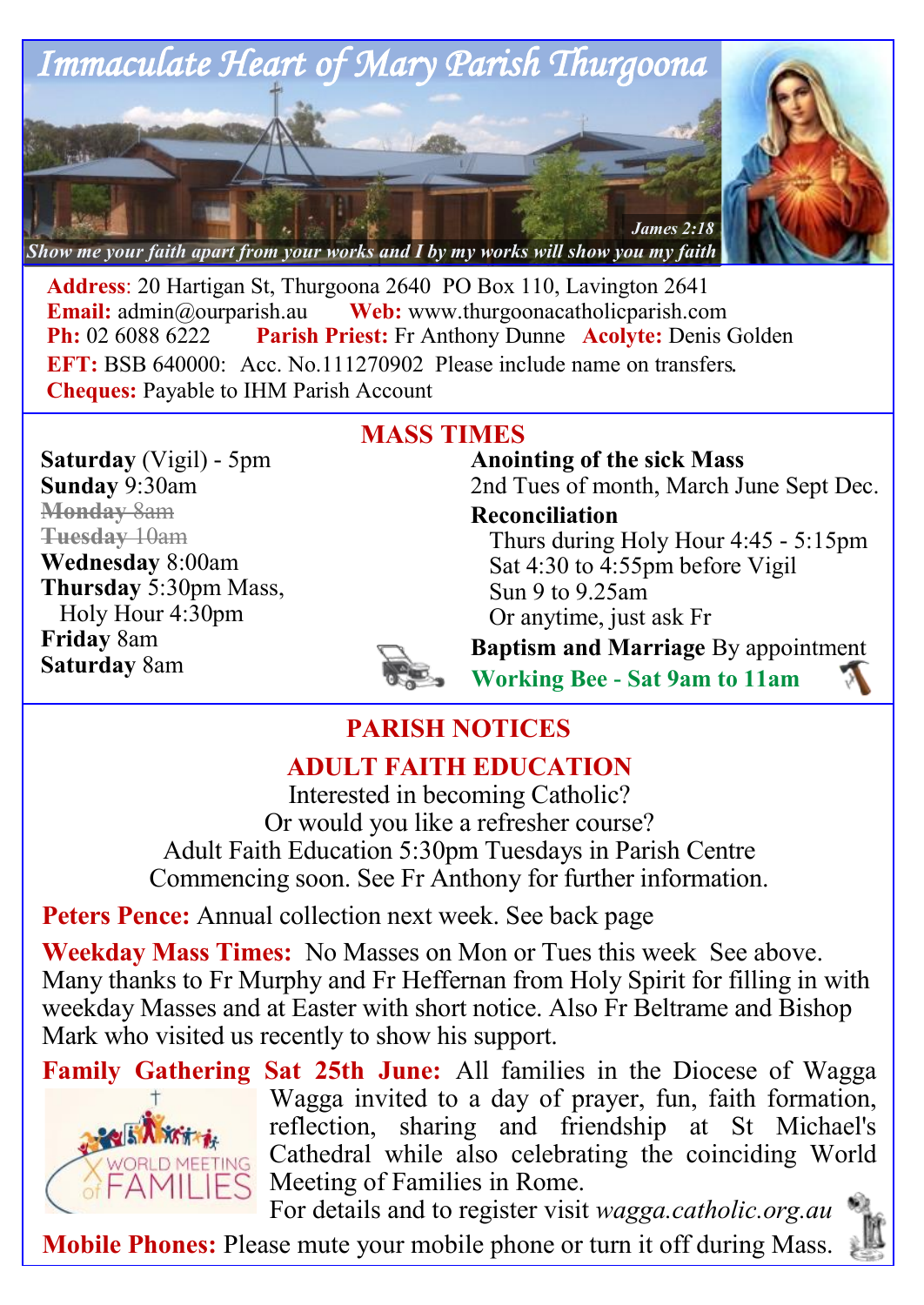# **CORPUS CHRISTI 19/06/2022**

### **First reading Genesis 14:18-20**

Melchizedek king of Salem brought bread and wine; he was a priest of God Most High. He pronounced this blessing: 'Blessed be Abram by God Most High, creator of heaven and earth, and blessed be God Most High for handing over your enemies to you.'

And Abram gave him a tithe of everything.

### **Responsorial Psalm Psalm 109(110):1-4**

*You are a priest for ever, in the line of Melchizedek.*

This is what I received from the Lord, and in turn passed on to you: that on the same night that he was betrayed, the Lord Jesus took some bread, and thanked God for it and broke it, and he said, 'This is my body, which is for you; do this as a memorial of me.'

In the same way he took the cup after supper, and said, 'This cup is the new covenant in my blood. Whenever you drink it, do this as a memorial of me.' Until the Lord comes, therefore, every time you eat this bread and drink this cup, you are proclaiming his death.

### **Gospel Acclamation John 6:51-52**

Alleluia, alleluia! I am the living bread from heaven, says the Lord; whoever eats this bread will live for ever. Alleluia!

### **Gospel Luke 9:11-17**

### Jesus made the crowds welcome and talked to them about the kingdom of God; and he cured those who were in need of healing.

It was late afternoon when the Twelve came to him and said, 'Send the people away, and they can go to the villages and farms round about to find lodging and food; for we are in a lonely place here.'

He replied, 'Give them something to eat yourselves.' But they said, 'We have no more than five loaves and two fish, unless we are to go ourselves and buy food for all these people.' For there were about five thousand men. But he said to his disciples, 'Get them to sit down in parties of about fifty.'

They did so and made them all sit down.

Then he took the five loaves and the two fish, raised his eyes to heaven, and said the blessing over them; then he broke them and handed them to his disciples to distribute among the crowd. They all ate as much as they wanted, and when the scraps remaining were collected, they filled twelve baskets.

*universalis.com*

# **Second reading 1 Corinthians 11:23-26**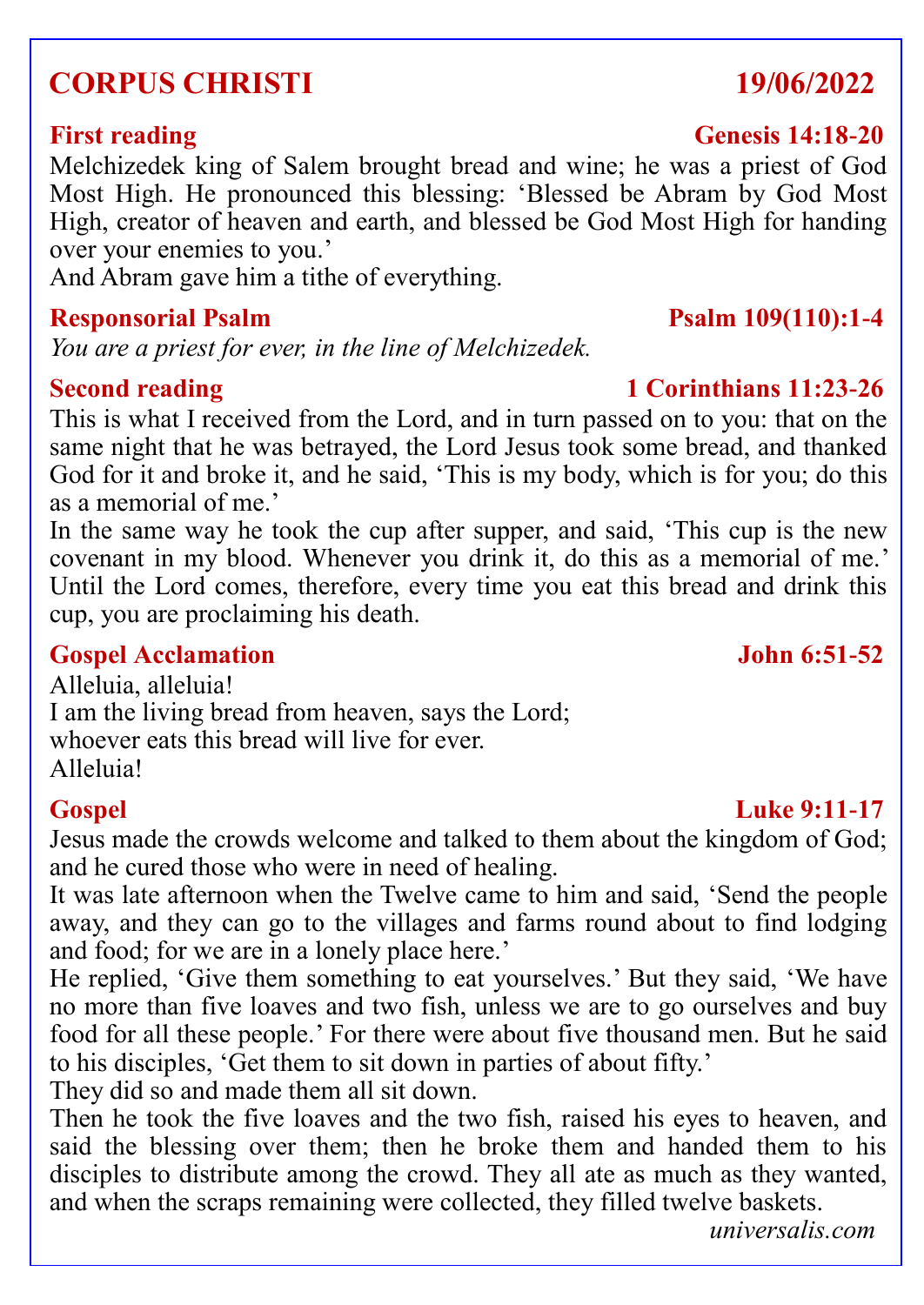### **Prayers of the Faithfull:**

**For our sick,** Joan Jacobs, Noel Ryan, Fr John Speakman, Sam Courtella, Jackson Davis and Seamus Clancy.

We pray to the Lord. **R.** Lord hear our prayer.

**For our recently departed,** James Dunstan, Lorna Miller, John Dunne, and those who's anniversaries occur at this time including Murray McCooke, Jack Fowles, Maria Defazio, Barry Pascoe and Susanne Blyton.

We pray to the Lord. **R.** Lord hear our prayer.

### **Communion Antiphon Jn 6: 57**

Whoever eats my flesh and drinks my blood remains in me and I in him, says the Lord. *universalis.com*

**Readers:** Sat: 5:00pm Barb McDermott Sun: 9:30am Stefany George Next week: Sat: 5:00pm Mary Seidel Sun: 9:30am Simon Horsfall **Cleaning Roster:** Sat 25th June Yolla & Grace

**COVID 19 & Flu Season:** If you have a fever, bad cough, fatigue, sore throat or shortness of breath or if you are generally sick or unwell - you should not enter the church. This is to prevent the spread of Flu and Covid, especially to our older parishioners. Masks are still encouraged and those who prefer to receive Holy Communion on the tongue are asked to approach communion after those who have received on the hand.

# **BLESSED AND GIVEN: SCOTT HAHN**



At the dawn of salvation history, God revealed our future in figures. That's what's going on in today's First Reading: a priest-king comes from Jerusalem, offering bread and wine to celebrate the victory of God's servant, Abram, over his foes. By his offering, Melchizedek bestows God's blessings on Abram. He is showing us, too, how one day we will receive God's blessings and in turn "bless God" - how we will give thanks to Him for delivering us from our enemies,

sin and death. As Paul recalls in today's Epistle, Jesus transformed the sign of bread and wine, making it a sign of His body and blood, through which God bestows upon us the blessings of His "new covenant." Jesus is "the priest forever according to the order of Melchizedek," that God, in today's Psalm, swears will rule from Zion, the new Jerusalem.

By the miracle of loaves and fishes, Jesus in today's Gospel, again prefigures the blessings of the Eucharist. Notice that He takes the bread, blesses it, breaks it, and gives it to the Twelve. You find the precise order and words in the Last Supper and in His celebration of the Eucharist on the first Easter night.

The Eucharist fulfills the offering of Melchizedek. It is the daily miracle of the